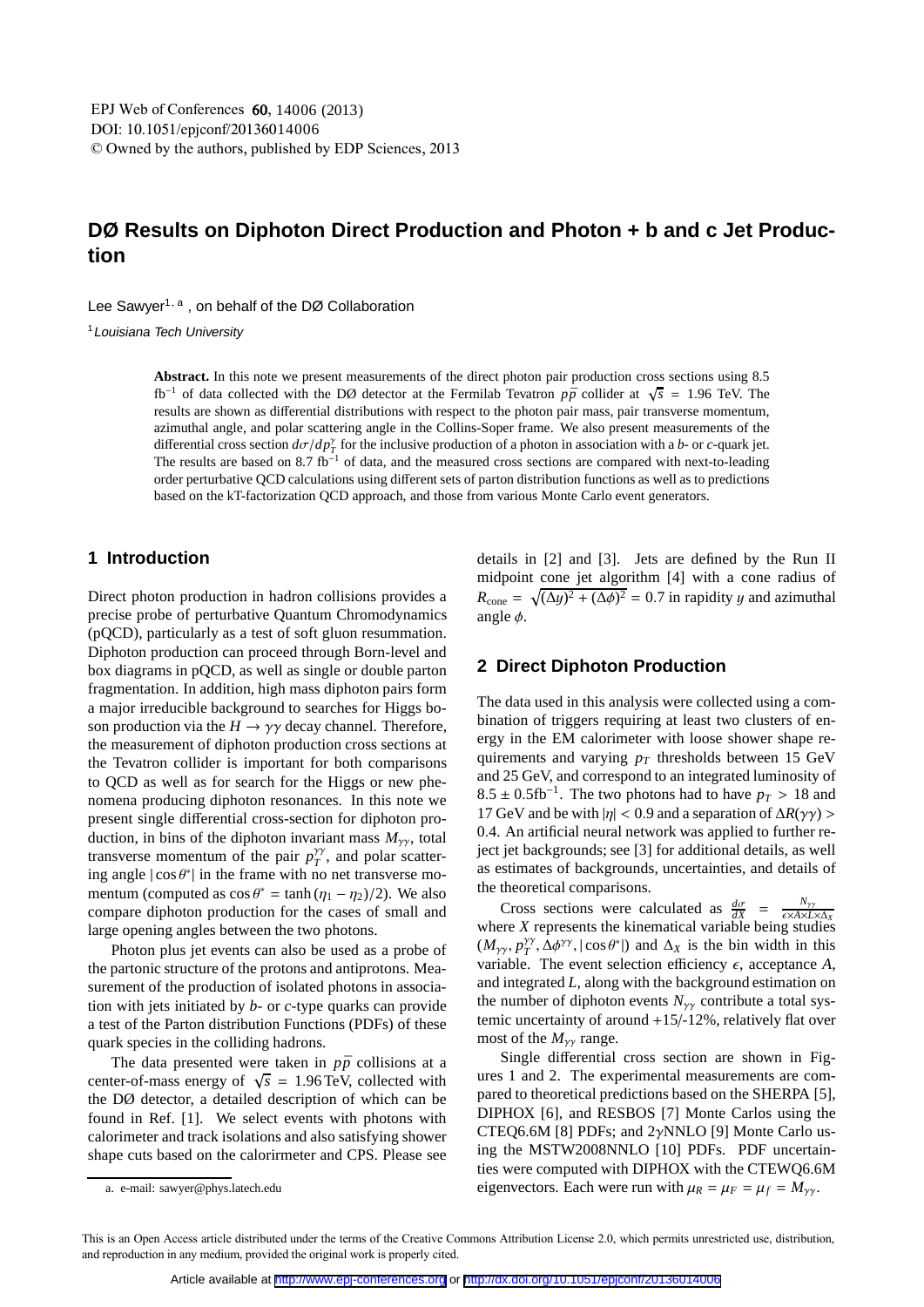

**Figure 1.** (left) The diphoton cross section as a function of the invariant mass  $M_{\gamma\gamma}$  of the photon pair. (right) The diphoton cross section as a function of the transverse momentum  $p_T^{\gamma\gamma}$  of the photon pair. Error bars include systematic uncertainties for both plots.



**Figure 2.** (left)The diphoton cross section as a function of the azimuthal opening angle  $\Delta\phi^{\gamma\gamma}$  of the photon pair. (right) The diphoton cross section as a function of the scattering angle  $|\cos \theta^*|$  of the photon pair. Error bars include systematic uncertainties for both plots.

Double differential cross section are formed in two bins bins of the diphoton azimuthal opening angle  $\Delta \phi^{\gamma \gamma}$ :  $\Delta \phi^{\gamma \gamma} < \frac{\pi}{2}$  and  $\Delta \phi^{\gamma \gamma} > \frac{\pi}{2}$ . Figures 3 and 4 show the the cross sections for  $M_{\gamma\gamma}$ ,  $p_T^{\gamma\gamma}$  $T^{\gamma\gamma}$ , and  $|\cos \theta^*|$  in the two Δ $\phi^{\gamma\gamma}$ bins.

## **3 Photon + b-Jet Cross Section**

The production of an isolated photon in association with a *b*-quark provides important tests of Quantum Chromodyamics, and can yield information about the *b*-quark and gluon PDFs. For low *p<sup>T</sup>* photons, production is dominated by the Compton-like scattering of a gluon ( $qb \rightarrow$  $\gamma b$ ), while for photons with  $p_T \ge 70$  GeV quark-antiquark annihilation  $q\bar{q} \rightarrow \gamma g \rightarrow \gamma b\bar{b}$  dominates. Photons may also be produced in quark or gluon fragmentation, but this is suppressed by requiring the photon to be isolated.

We measure the  $\gamma + b$ -jet cross section as a function of the  $p_7^{\gamma}$  $T_T^{\gamma}$  of the isolated photon, with 30 <  $p_T^{\gamma}$  $T_{T_{\rm ex}}$  < 300 GeV for photons in  $|y^{\gamma}| < 1.0$  (central) and 30 <  $p_{\gamma}^{\gamma}$  $T_T^{\gamma}$  < 200 GeV for  $1.5 < |y| < 2.5$  (forward). The *b*-jets are required to have  $|y^{jet}| < 1.5$  and  $p_T^{jet}$  $T_T^{jet}$  > 15 GeV. Jets initiated by light quarks are suppressed using a dedicated artificial neural network for *b*-jet identification. The fraction of *b*-jets is calculated by fitting templates of the invariant mass distributions of tracks associated with the secondary vertex  $(M_{SV})$ ; see figure 5. Please refer to [2] for analysis details,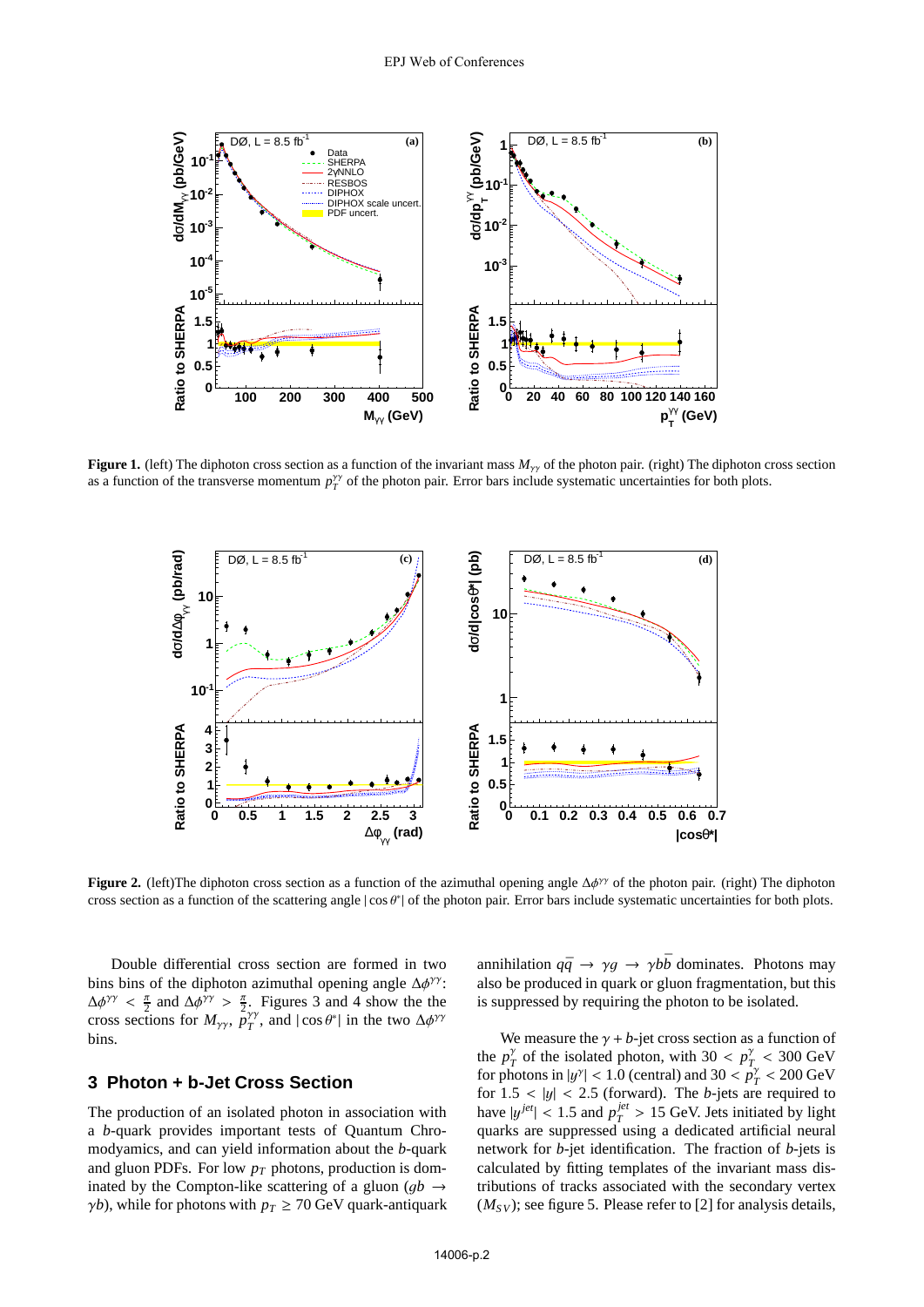

**Figure 3.** The diphoton cross section as a function of the transverse momentum  $M_{\gamma\gamma}$ ,  $p_T^{\gamma\gamma}$ , and  $|\cos\theta^*|$  of the photon pair, for photon pairs with  $\Delta \phi^{\gamma\gamma} < \frac{\pi}{2}$ . Error bars include systematic uncertainties.



**Figure 4.** The diphoton cross section as a function of the transverse momentum  $M_{\gamma\gamma}$ ,  $p_T^{\gamma\gamma}$ , and  $|\cos\theta^*|$  of the photon pair, for photon pairs with  $\Delta \phi^{\gamma\gamma} > \frac{\pi}{2}$ . Error bars include systematic uncertainties.



**Figure 5.** (Distribution of secondary vertex mass after all selection criteria for a representative bin of  $50 < p_T < 60$  GeV. The expected contribution from the light-jet component has been subtracted from the data. The distributions for the *b*-jet and *c*-jet templates (with statistical uncertainties) are shown normalized to their respective fitted fractions.

estimates of uncertainties, and details of the comparison to theoretical predictions.

In figure 6 we show the measured cross section for  $\gamma + b$ -jet production as a function of  $p_{\gamma}^{\gamma}$  $\frac{\gamma}{T}$ . along with theoretical predictions. The uncertainties on the data points include statistical and systematic contributions added in quadrature.

In the figure 7 the ratio of data to the NLO pQCD predictions are shown. The uncertainties on the data include both statistical (inner error bar) and full uncertainties (entire error bar).

### **4 Photon + c-jet Cross Section**

In a similar fashion to the  $\gamma + b$  analysis, we can also extract the fraction of *c*-quark jets from the liklihood template fits to the  $M_{SV}$  distribution. This allows us to measure the cross section of  $\gamma + c$ -jets production as a function of  $p_7^{\gamma}$  $T$ <sup> $\gamma$ </sup>. Please see [14] for complete analysis details. Figure 8 shows the resulting cross section measurement for  $\gamma$  + *c*-jet events, while figure 9 shows the ratio of the measured cross sections of  $\gamma$  + *c*-jet events to  $\gamma$  + *b*-jet events as a function of  $p_7^{\gamma}$  $T$ <sup> $\gamma$ </sup>. The uncertainties on the data points include statistical and systematic contributions added in quadrature. In both plots, comparisons are made to pQCD and kT-factorization calculations as well as Monte Carlo generator predictions.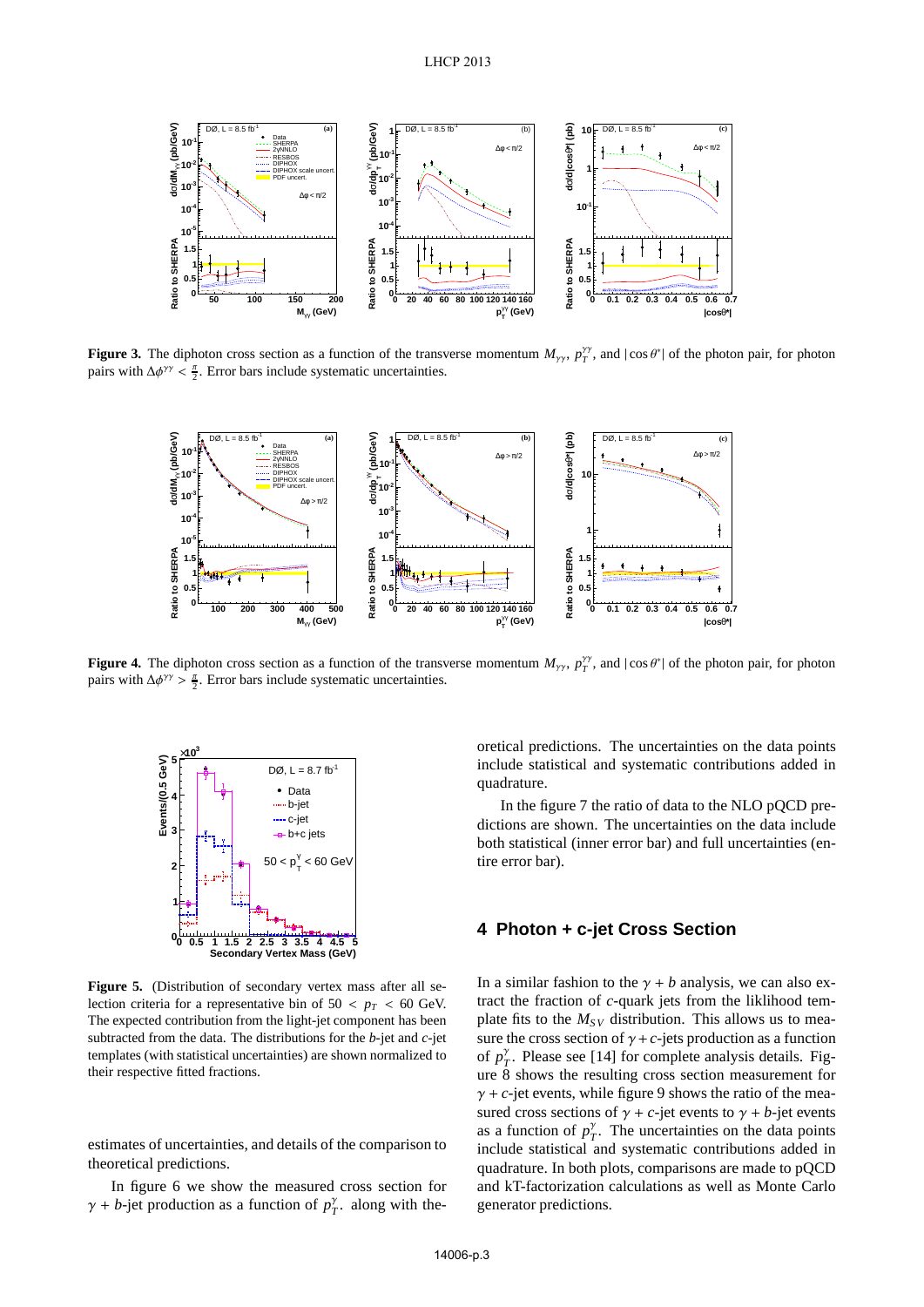

**Figure 7.** The ratio of  $\gamma + b$  production differential cross sections between data and NLO OCD predictions with uncertainties for the rapidity regions  $|y| < 1.0$  (a) and  $1.5 < |y| < 2.5$  (b). Also shown are the uncertainties on the theoretical OCD scales and the CTEQ6.6M PDFs. The ratio of NLO predictions with CTEQ6.6M to those with MSTW2008 and ABKM09NLO [13] are also shown.



**Figure 6.** The  $\gamma + b$  production differential cross sections as a function of  $p_T$  in the two photon rapidity regions,  $|y| < 1.0$  and  $1.5 < |y| < 2.5$  (the latter results are multiplied by 0.3 for presentation). The measurements are compared to the NLO QCD calculations [11] using CTEQ6.6M PDFs (solid line). The predictions from SHERPA, PYTHIA and a "kT factorization" approach [12] are shown by the dash-dotted, dotted and dashed lines, respectively.

#### **References**

- [1] V. M. Abazov *et al.* (D0 Collaboration), Nucl. Instrum. Methods Phys. Res. A **565**, 463 (2006).
- [2] V. M. Abazov *et al.* (D0 Collaboration), Phys. Lett. B **714**, 32 (2012)
- [3] V. M. Abazov *et al.* (D0 Collaboration), Accepted by Phys. Lett. B, arXiv:1301.4536
- [4] G. C. Blazey *et al.*, in: U. Baur, R.K. Ellis, and D. Zeppenfeld (Eds.), Proceedings of the Workshop: QCD and Weak Boson Physics in Run II, Fermilab-Pub-00/297 (2000).
- [5] T. Gleisberg, *et al.*, J. High Energy Phys. 02, 007 (2009). We use sherpa v.1.2.2.
- [6] T. Binoth, J. Ph. Guillet, E. Pilon, and M. Werlen, Eur. Phys. J. C **16**, 311 (2000).



**Figure 8.** The  $\gamma$  + *c*-jet differential production cross sections as a function of  $p_T$ . The horizontal error bars show the  $p_T$ bins. The measurements are compared to the NLO QCD calculations using CTEQ6.6M PDFs (solid line). The predictions from SHERPA, PYTHIA, and "kT factorization" approach are shown by the dash-dotted, dotted and dashed lines, respectively.

- [7] C. Balazs, E. L. Berger, P. Nadolsky, and C.-P. Yuan, Phys. Rev D **76**, 013009 (2007). P. Nadolsky, C. Balazs, E. Berger, C.-P. Yuan, Phys. Rev. D **76**, 013008 (2007). C. Balazs, E. Berger, S. Mrenna, and C.-P. Yuan, Phys. Rev. D **57**, 6934 (1998).
- [8] J. Pumplin, *et al.*, J. High Energy Phys. **0207**, 012 (2002) and D. Stump et al., J. High Energy Phys. **0310**, 046 (2003).
- [9] S. Catani, L. Cieri, D. Florian, G. Ferrera, and M. Grazzini, Phys. Rev. Lett. **108**, 072001 (2012).
- [10] A. D. Martin, W. J. Stirling, R. S. Thorne, and G. Watt, Eur. Phys. J. C **63**, 189 (2009).
- [11] T. Stavreva and J.F. Owens, Phys. Rev. D **79**, 054017 (2009).